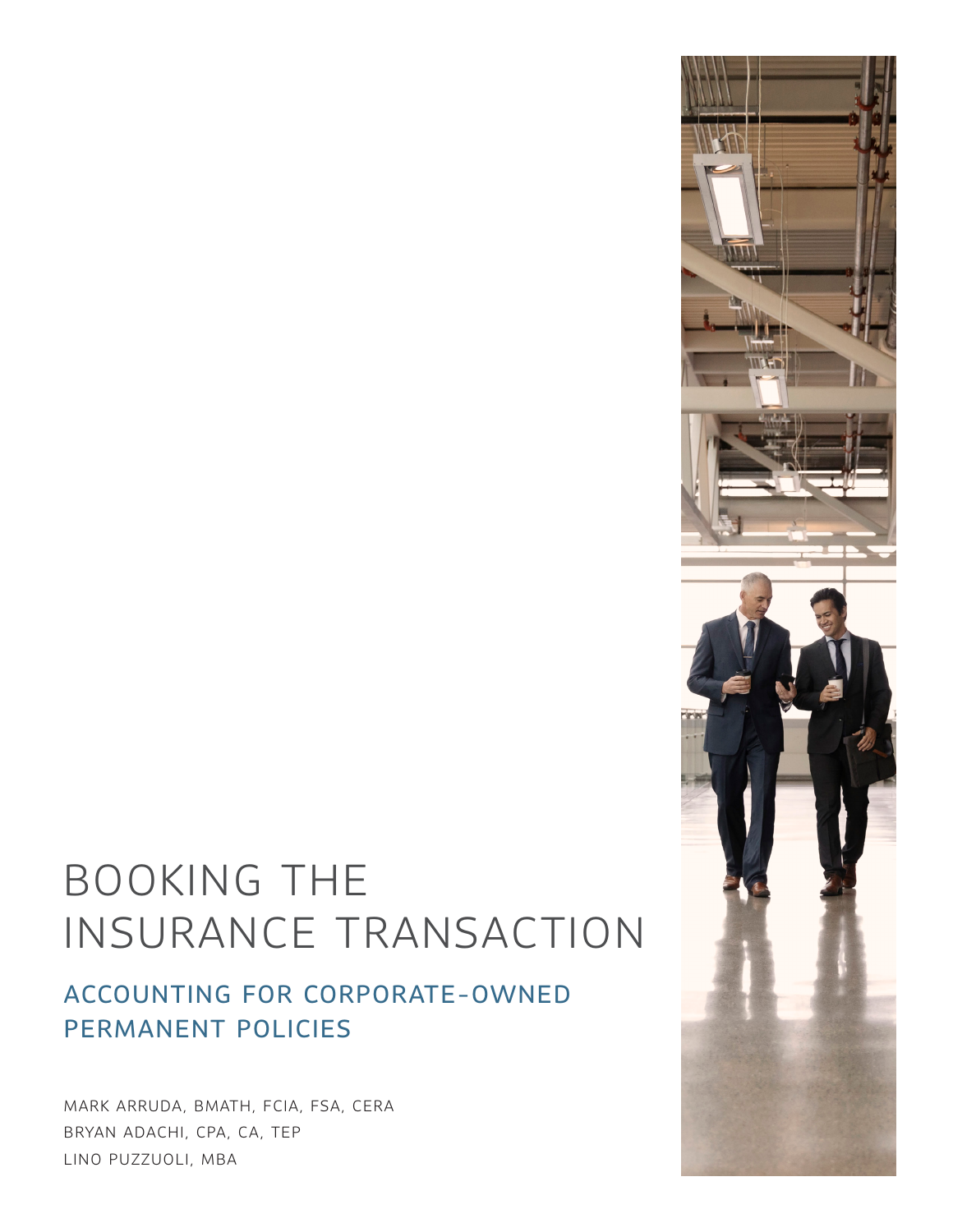### A POWERFUL TOOL

Canadian businesses are learning the benefits of corporate-owned permanent life insurance. Not only does it help protect shareholders and business continuity, it can also bolster the balance sheet as an asset that generates corporate value.

That makes it a powerful tool. And to unlock its potential, business owners often turn to accounting professionals.

#### But there's a problem.

The accounting standards used in Canada – International Financial Reporting Standards (IFRS) and Canadian Accounting Standards for Private Enterprises (ASPE) – do not contain comprehensive guidelines for the treatment of corporate-owned life insurance. Instead, these standards refer accountants to the American standards, which provide more detailed guidance as to how you should record the financial presentation of a corporate-owned life insurance policy.

This lack of clear guidance leaves Canadian business owners at a disadvantage, and accountants at a disadvantage when working with them.

The good news is: whether a corporation owns universal life, participating whole life, non-participating whole life, or even term life insurance, there are still recommended practices for booking insurance transactions and recording the financial statement presentation of a corporate policy.

Provided here are guidelines for recording the typical transactions encountered with corporate-owned permanent life insurance – guidelines that will help you get insurance on the books, and display its value as a corporate asset. In all examples, the corporation is both the owner and the beneficiary of the policy, a common setup in Canada.

*This article is intended to provide general information only. Sun Life Assurance Company of Canada (Sun Life) does not provide legal, accounting or taxation advice. Before anyone acts on any of the information contained in this article, or before you recommend any course of action, make sure that you seek advice from a qualified professional, including a thorough examination of the specific legal, accounting and tax situation. Any examples, illustrations and information are based on Sun Life's understanding and interpretation of the Income Tax Act (Canada) and regulations have been included only to help clarify the information presented in this article, and should not be relied on by you or anyone in any transaction. Any tax information provided in this document is based on the provisions of the Income Tax Act (Canada) and the regulations as of January 2020. In addition, these are subject to Sun Life's current understanding and interpretation of the rules and the administrative practices of the Canada Revenue Agency (CRA) and various accounting standards.*

*The commonly-referenced Canadian accounting standards, including Accounting Standards for Private Enterprise (ASPE) and International Financial Reporting Standards (IFRS), do not specifically prescribe how policyholders should account for life insurance policies. However, Canadian accounting guidance (including the CPA Canada "Model Financial Statements") refers to the American accounting standards, particularly Financial Accounting Standards Board (FASB) Technical Bulletin 85-4. We believe this paper reflects accounting standards most frequently applied in common practice, however individual cases may vary and involve additional factors that must be considered. Every effort has been made to reflect best-practice standards as of January 2020.*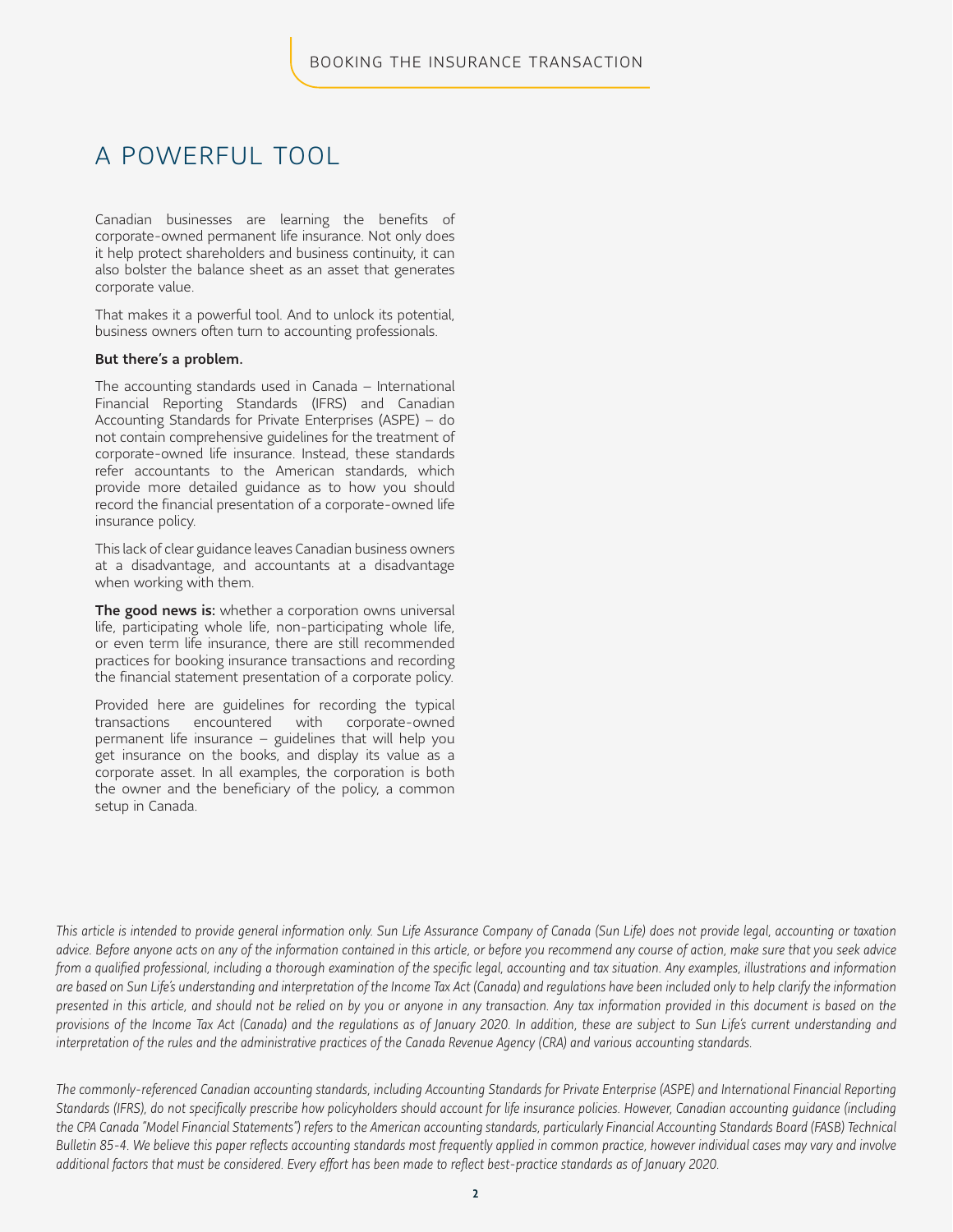### RECORDING PAYMENTS AND POLICY VALUE

Permanent life insurance policies typically contain a savings component, or "cash value." Booking these policies requires attention to the payments made into them, as well as to their cash surrender value (CSV) – their cash value net of any charges incurred through surrender. When booking a payment of premiums, the difference between the insurance payment and the increase to the CSV is allocated to the balance sheet and income statement according to the example below.

These policies may also let policyholders make additional payments in excess of required premiums, thereby accelerating the growth of the cash value. Book these additional payments the same way as a payment of premiums. Focus on the payment and the change in the CSV, as the example shows.

For accounting purposes, measure the carrying value of a corporate policy as an asset. In most cases, the recorded value of a policy is its CSV. That means that accounting for the payment of the insurance premium is typically an exercise in accurately capturing the value of the CSV on the balance sheet. For tax purposes, life insurance premiums are typically a non-deductible business expense. Reverse out any insurance expense recorded on the income statement using Schedule 1 of the T2 Corporate Income Tax Return.

Things to know:

- CSV is the realizable value of a policy. It's the policy's cash value, net of any charges levied in the event the policy is surrendered early. Contact the insurance provider to obtain the CSV of a policy.
- Surrender charges are unique to each insurance product.
- Record differences between yearly policy premiums and changes in CSV on the income statement.
- In the early years of a policy, the annual premiums paid will likely be greater than any increase to the CSV. If this occurs, record an insurance expense on the income statement. This expense should equal the amount by which the premiums paid exceeds the CSV debited to the balance sheet.
- If the increase to the CSV exceeds the annual premiums paid, record an amount equal to the excess increase in CSV as "insurance income" or "insurance gain" on the income statement.
- CSV growth within a tax-exempt life insurance policy does not generate annual taxable income as long as it stays within the limits set by the Maximum Tax Actuarial Reserve (MTAR).
- Insurance premiums that do not align with a corporation's fiscal year may require recording a prepaid asset.

#### PAYMENT INTO A POLICY

| <b>TRANSACTION</b>                                                  | DEBIT                                   | <b>CREDIT</b>                                       |
|---------------------------------------------------------------------|-----------------------------------------|-----------------------------------------------------|
| Component of insurance payment<br>that generates an increase to CSV | CSV (Balance Sheet)                     | Cash Account or Accounts Payable<br>(Balance Sheet) |
| Component of insurance payment in<br>excess of the increase to CSV  | Insurance Expense (Income<br>Statement) | Cash Account or Accounts Payable<br>(Balance Sheet) |

#### When are corporate-owned life insurance premiums deductible?

Both for individuals and corporations, there are only a few places in the Income Tax Act where life, health or disability insurance premiums are deductible. It's best to assume that the premiums are not deductible until you consult with a tax professional.

#### Accounting for policy dividends

If a corporate-owned policy pays dividends, record the dividend as an increase to the cash account on the balance sheet. You can then either:

- 1) record a credit to dividend income on the income statement, or
- 2) record a credit to the insurance expense on the income statement.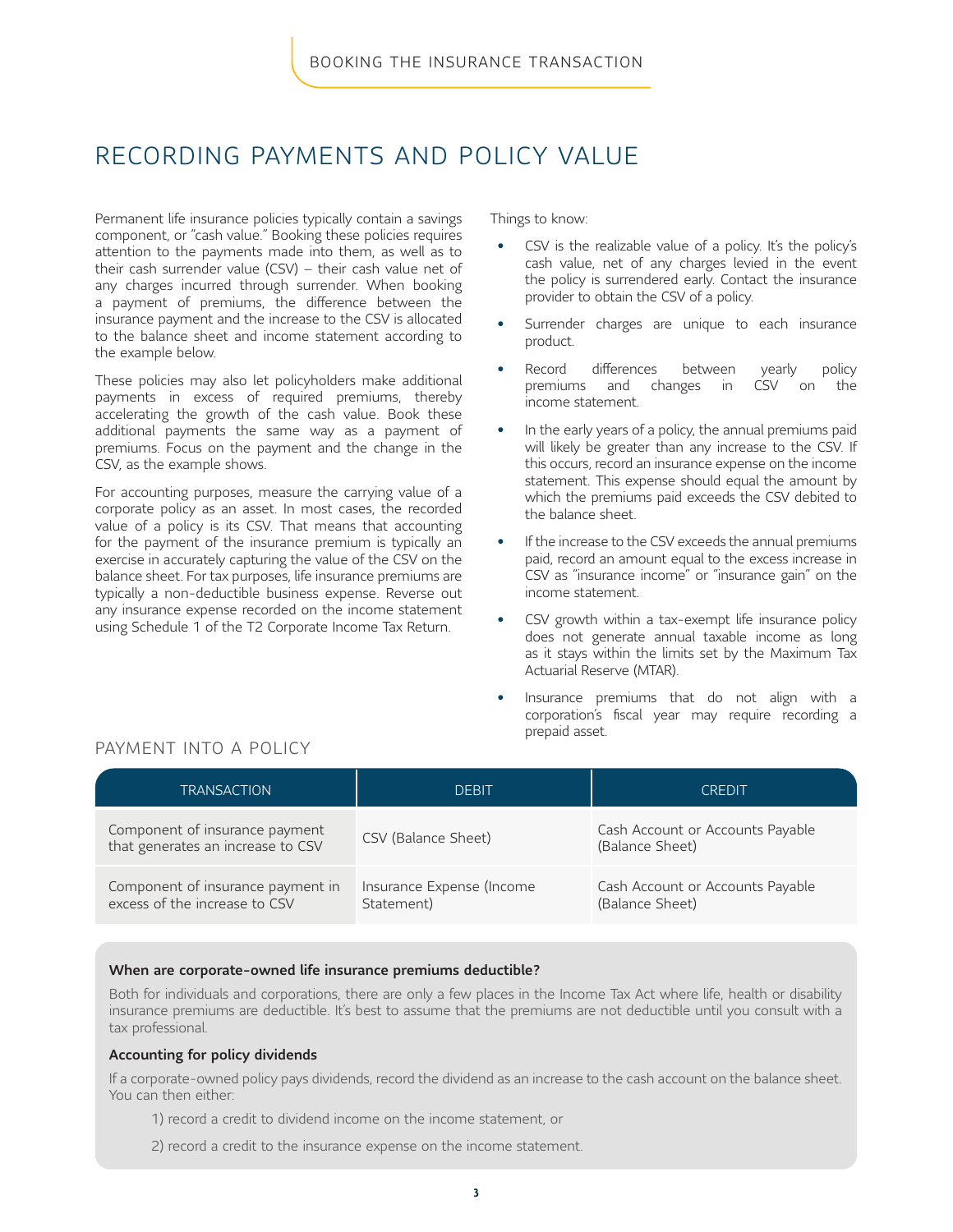# SKIPPING PREMIUM PAYMENTS

Permanent life insurance policies may offer policyholders the option to use accrued CSV to skip premium payments. Doing so, however, is likely to require adjustment to the CSV figure recorded on the balance sheet. How much that figure changes depends on the policy's ongoing costs, as well as any returns within the policy itself.

If the CSV has decreased, you can book this transaction by crediting the CSV figure on the balance sheet, and recording an insurance expense on the income statement. Then, for income tax purposes, reverse the insurance expense on Schedule 1 of the T2 Corporate Income Tax Return.

If the CSV has increased, debit the CSV figure on the balance sheet, and record insurance income on the income statement. Then, reverse the insurance income as "nontaxable income" on Schedule 1 of the T2 Corporate Income Tax Return.

Things to know:

- If CSV is used to pay ongoing insurance costs, it's important to keep an eye on the long-term viability of any planning strategies that rely on policy values. Be sure to plan using minimum guaranteed rates and values, and consult your insurance professional to review potential outcomes.
- It's always important to confirm the year-end CSV figure with the insurance provider.

#### SKIPPING A PREMIUM PAYMENT

| <b>TRANSACTION</b>                                      | <b>DEBIT</b>                            | <b>CREDIT</b>                          |
|---------------------------------------------------------|-----------------------------------------|----------------------------------------|
| No cash transaction - CSV reduces                       | Insurance expense<br>(Income Statement) | CSV (Balance Sheet)                    |
| No cash transaction – CSV increases CSV (Balance Sheet) |                                         | Insurance Income<br>(Income Statement) |

#### Don't forget the illustration

Policy growth is often projected in a policy illustration. If a policyholder skips a premium payment, it's a good idea to obtain a new in-force illustration from the insurance provider, particularly if the policyholder is planning to pay the total cost of the policy within a set number of years.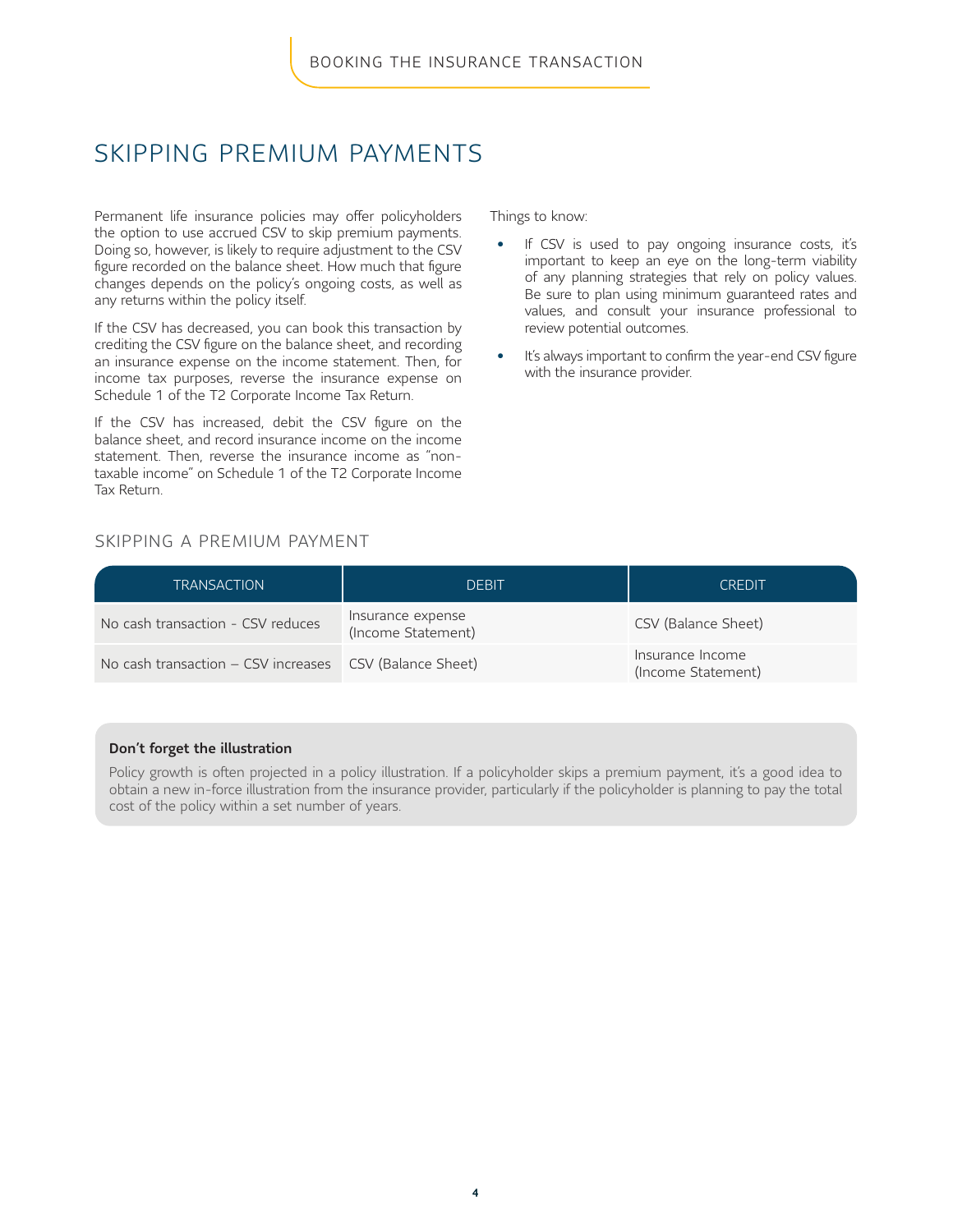# PARTIAL POLICY SURRENDER

A partial policy surrender occurs when a policyholder withdraws funds from a policy. It typically results in reduced coverage for the beneficiary – often greater than the cash withdrawn – and it permanently alters the policy. It's best to consult your insurance professional before proceeding, especially if you're dealing with a grandfathered policy. Grandfathered policies may be subject to tax rules that have since changed, and a partial surrender could expose them to new taxation.

For accounting purposes, a partial surrender reduces the CSV of a policy. Be sure to reflect this change on the balance sheet. However, the money received by the corporation will likely differ from the reduction in CSV. If the money received exceeds the reduction, record insurance income on the income statement. The income amount should equal the funds received in excess of the reduction to the CSV. As with an insurance expense, reverse out this income on Schedule 1 of the T2 Corporate Income Tax Return.

For income tax purposes, treat a partial policy surrender as a partial disposition. Paragraph 56(1)(j) of the Income Tax Act requires a policyholder to include income from the disposition of an interest in a life insurance policy as determined under subsections 148(1) & 148(1.1). The amount of income to include – also called the "taxable policy gain" – is the amount by which the proceeds of the disposition exceed the adjusted cost basis (ACB) to the policyholder. Any taxable policy gain arising from the surrender should be included on a T5 slip provided by the life insurance company. Report the gain on Schedule 7 of the T2 Corporate Income Tax Return. If the disposition does not exceed the ACB, enter zero as the amount.

Things to know:

- A policy gain always generates a T5 slip.
- The ACB of a policy will change following a partial surrender.
- A partial surrender typically reduces the CSV of a policy.
- While a realized policy gain is taxable income, the policyholder can't deduct a realized policy "loss" from taxable passive income. A loss could happen, for example, if a policyholder cancels a policy before it earns more in CSV than it has cost in premiums.

#### WITHDRAWING FUNDS

| <b>TRANSACTION</b>                                        | DEBIT        | <b>CREDIT</b>                                              |
|-----------------------------------------------------------|--------------|------------------------------------------------------------|
| Cash withdrawal                                           | Cash Account | CSV (Balance Sheet)                                        |
| Cash withdrawal - proceeds exceed<br>the reduction in CSV | Cash Account | CSV (Balance Sheet)<br>Insurance Income (Income statement) |

#### How to determine the adjusted cost basis of a policy

Several factors contribute to the monthly calculation of the ACB of a policy, including payments, the taxable portion of any withdrawals or even loan interest. To determine the ACB for a specific policy, contact the insurance provider.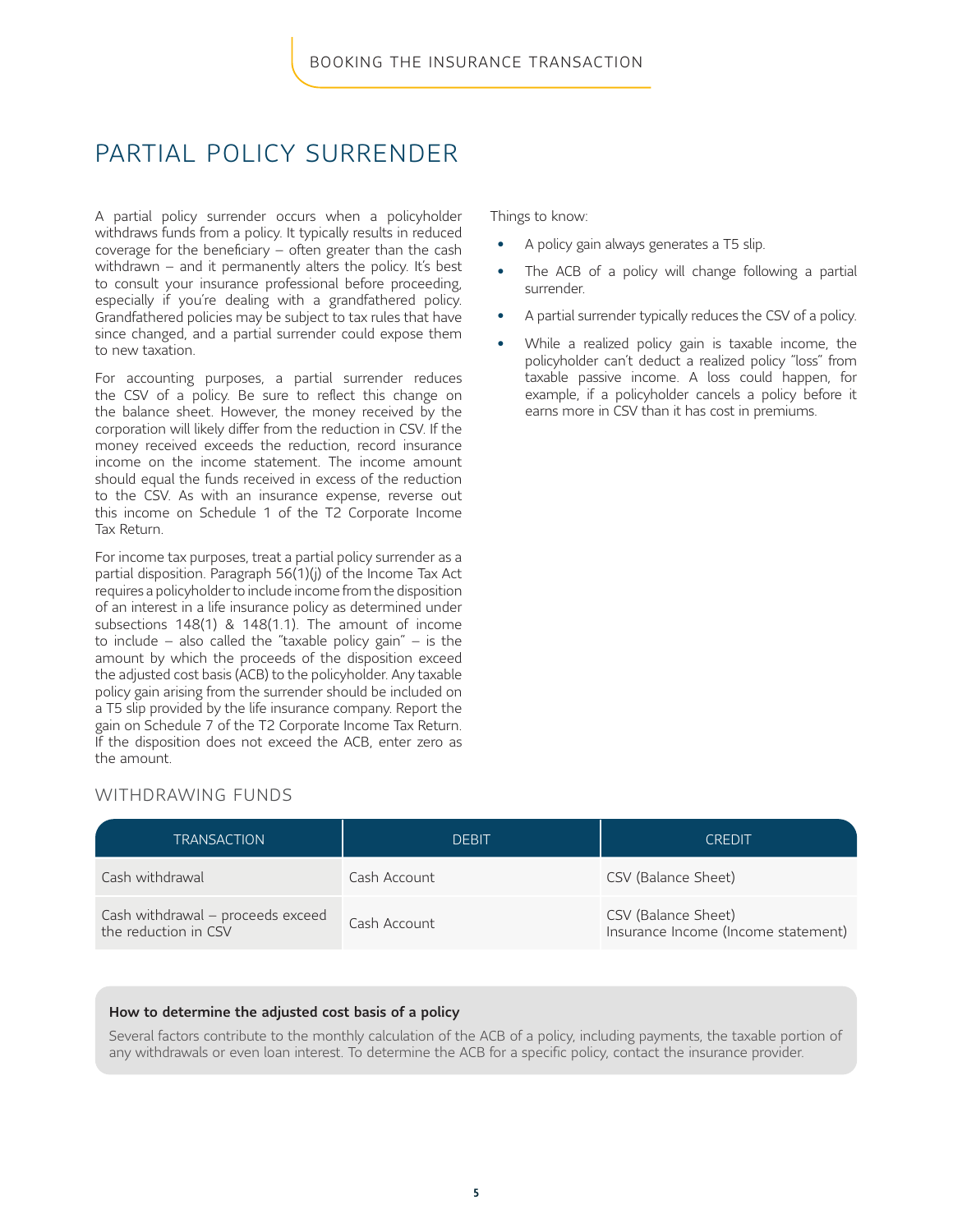### RECEIVING THE DEATH BENEFIT

There are three steps to accounting for a corporate policyholder's receipt of the death benefit:

- 1. Determine the policy's CSV at the time of death. Credit an equal amount of the death benefit to the balance sheet, thereby removing the CSV asset.
- 2. Credit the remainder of the death benefit proceeds as insurance income on the income statement. The offsetting debit  $-$  the total received death benefit funds – will be to the cash account on the corporation's balance sheet.
- 3. The business will receive the full death benefit taxfree, so reverse the insurance income off the income statement using Schedule 1 of the T2 Corporate Income Tax return.

Things to know:

- As per paragraph 89(1)(d) of the Income Tax Act, the corporation will need to update its capital dividend account (CDA) to reflect the increase related to the death benefit (sometimes called the CDA credit).
- The CDA credit available to a corporate policyholder equals the death benefit less any policy loans, minus the ACB.
- To pass the death benefit funds to shareholders as tax-free capital dividends, there must be sufficient positive room in the corporation's CDA.

#### RECEIVING THE DEATH BENEFIT

| TRANSACTION                                                | <b>DEBIT</b>                    | CREDIT                              |
|------------------------------------------------------------|---------------------------------|-------------------------------------|
| Total Death Benefit Proceeds                               | Cash Account<br>(Balance Sheet) |                                     |
| Portion of Death Benefit represented<br>in the CSV balance |                                 | CSV (Balance Sheet)                 |
| Amount of Death Benefit in excess<br>of the CSV balance    |                                 | Insurance Income (Income Statement) |

#### The capital dividend account and health insurance

It's important to understand the type of insurance policy held by a business because not all death benefits function the same way. For instance, a critical illness insurance policy might feature a return of premium on death option. This optional benefit, just like the base critical illness coverage itself, does not generate a credit to a corporate policyholder's CDA.

#### The capital dividend account and multi-life insurance policies

Multi-life insurance policies can prove challenging when it comes to tax planning because even though a multi-life policy covers more than one insured life, it only has one ACB. It's important to discuss insurance needs with a qualified insurance professional who also understands the planning needs of a corporate policyholder.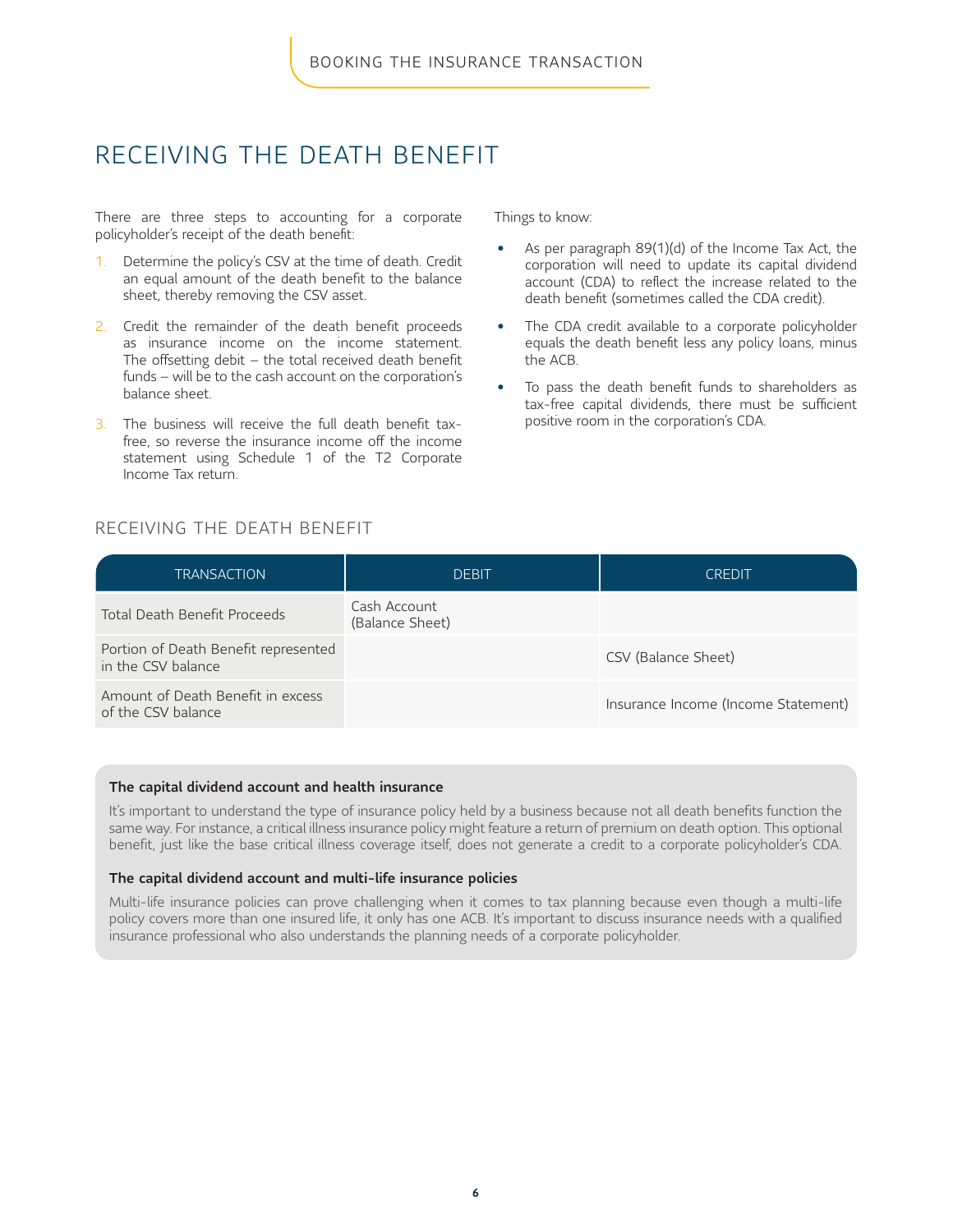### USING CASH VALUE FOR LIQUIDITY

There are several ways corporations can use the CSV of a policy to access liquidity:

1. **Policy loan:** A policy loan is issued by the insurance provider. Easy to obtain, these loans don't affect the growth of the CSV within a policy. Additionally, loans equal to or less than the policy's ACB are not taxed. Loan amounts that exceed the ACB are taxable, but clients can equally deduct loan payments that repay the taxable portion. The insurer will issue a T5 slip to report any taxable gain.

Note: A policy loan reduces the death benefit and ACB of a policy. It's considered a disposition as per paragraph (b) of the definition of "disposition" in subsection 148(9) of the Income Tax Act. Taking a policy loan may therefore affect the CDA credit available to the beneficiary, or the amount of tax payable when the death benefit is paid out to shareholders. In some scenarios, it may even affect both. If a policy loan is outstanding at the time of death, the policy's CDA credit will reduce by the amount outstanding.

- 2. Policy withdrawal (partial surrender): Policyholders can surrender part of the cash value of a policy, but they may incur a tax obligation in doing so. If 40% of a policy's cash value is tax-free, then typically only 40% of the withdrawal will be tax-free. More importantly, a withdrawal permanently modifies the insurance policy, reducing the death benefit by an amount equal to or greater than the amount withdrawn. To determine the percentage of cash value that is tax free, contact the insurance provider.
- 3. Third-party loans: A third-party lender, such as a bank, issues this type of loan. Unlike policy loans, third-party loans do not create income, and typically do not affect the CDA credit at death. If a policy is used as collateral for a loan taken to earn taxable corporate income, the policyholder may be able to deduct the loan interest from their corporate income. They may also be able to deduct the lesser of premiums payable and the net cost of pure insurance (NCPI). Still, it's best to review the outcomes of this type of loan before proceeding. Speak with your insurance professional.

#### Net cost of pure insurance (NCPI)

NCPI is an annual charge – federally regulated – and it reduces the ACB of a policy by an equal amount. When using NCPI in calculations, it's important to remember that the fiscal year of the corporation may not reflect the calendar year of an insurance policy.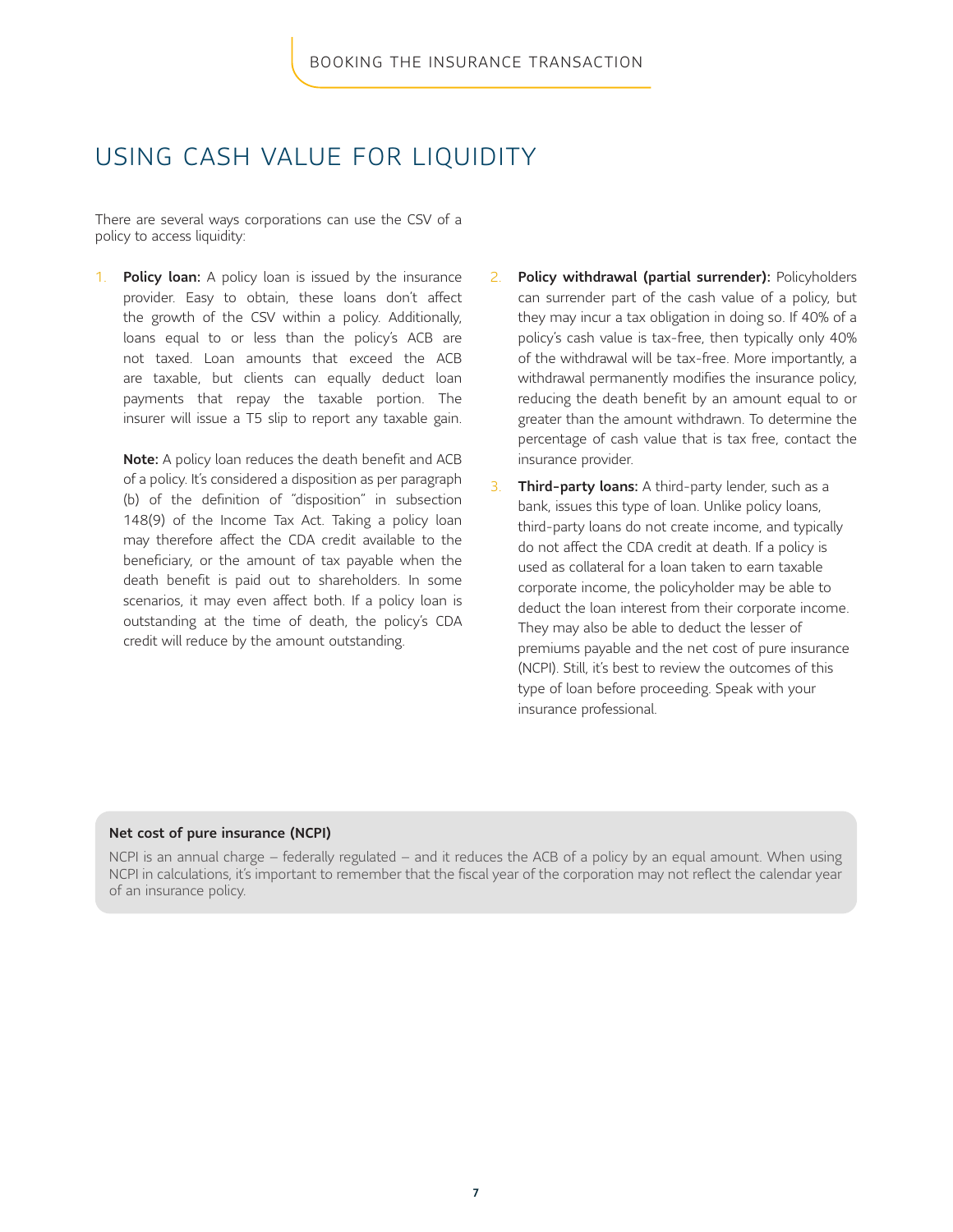# CSV AND INSURANCE FUNDING: OTHER CONSIDERATIONS

In some instances, business owners will require permanent life insurance, but won't require a policy to provide any ongoing liquidity. In fact, they may want to minimize corporate asset values – or the market value of some assets – to ensure their corporation's shares remain qualified small business corporation (QSBC) shares, and therefore eligible for the lifetime capital gains tax exemption.

For shares to qualify as QSBC at the time the business owner sells them or dies, a condition is that at least 90% of the fair market value of the corporation's assets must be used in carrying on an *active* Canadian business. The problem is, life insurance is a *passive* asset and its value is included in this 90% test. According to subsection 70(5.3) of the Income Tax Act, if the business owner is the person insured, the fair market value of a policy is its CSV.

As a result, corporate business owners may find it advantageous to hold a permanent life insurance policy with little to no CSV - for which they would pay only the base cost of insurance. Such a policy still provides permanent insurance protection, but can avoid the risk of a tax obligation a high CSV can carry.

# NEXT STEPS

As a CPA, your clients look to you for multi-dimensional planning that addresses their business needs both pre- and post-mortem. By viewing life insurance as an asset that can both contribute to a corporation's balance sheet and further a client's estate planning goals, you have an opportunity to enhance the strategic support you offer your clients.

A framework for accounting for insurance transactions can help yield the full benefits of corporate-owned life insurance. What we've offered here is progress towards a clear method for booking corporate insurance transactions. As you continue to work with corporate clients there are additional resources to help you. Insurance providers offer resources on everything from when premiums are deductible, to how to plan for business succession. To learn more, connect with your insurance professional.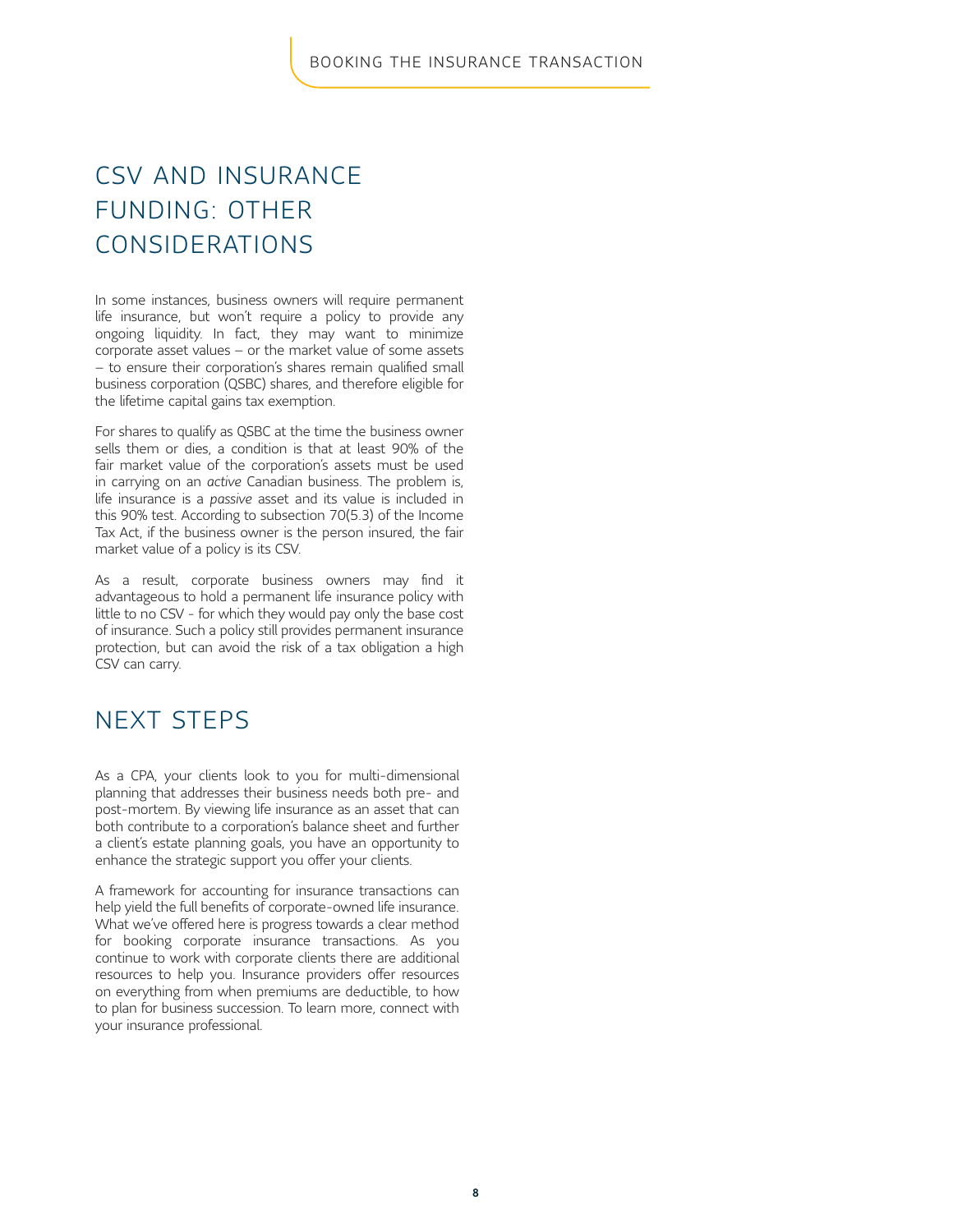# ABOUT THE AUTHORS

### MARK ARRUDA BMATH, FCIA, FSA, CERA

Mark Arruda is Associate Vice-President of Insurance Product Management for Sun Life. He has over 15 years in product development and pricing, as well as in investments and valuation. He is a Chartered Enterprise Risk Analyst (CERA) with the Society of Actuaries, as well as a fellow of both the Society of Actuaries (FSA) and the Canadian Institute of Actuaries (FCIA). A passionate problem solver, he specializes in developing insurance strategies that support risk management planning.

### BRYAN ADACHI CPA, CA, TEP

Bryan Adachi is the Director, Advanced Planning for Sun Life's Western Region. Bryan has over 30 years of tax experience including several years in a senior role with an international accounting firm in Vancouver. Bryan specializes in the areas of estate and succession planning with a particular focus on life insurance. Bryan holds a Bachelor of Commerce from the University of British Columbia. He is a Chartered Professional Accountant and has completed the CICA In-Depth Tax Program and the CICA Tax Specialty programs in Corporate Reorganizations and Wealth Preservation. Bryan is a member of the Chartered Professional Accountants of Canada, the Chartered Professional Accountants of British Columbia, the Canadian Tax Foundation, the Society of Trust and Estate Practitioners, and an associate member of the Conference for Advanced Life Underwriting.

### LINO PUZZUOLI MBA

Lino Puzzuoli is Director of Wealth & Insurance Tax Solutions for Sun Life. A former business owner and CFO, he knows the challenges faced by business owners, and identifies with their concerns. He holds a degree in economics and an MBA from the Richard Ivey School of Business. He has his Lean Six Sigma Green Belt, and was a CFP for many years.